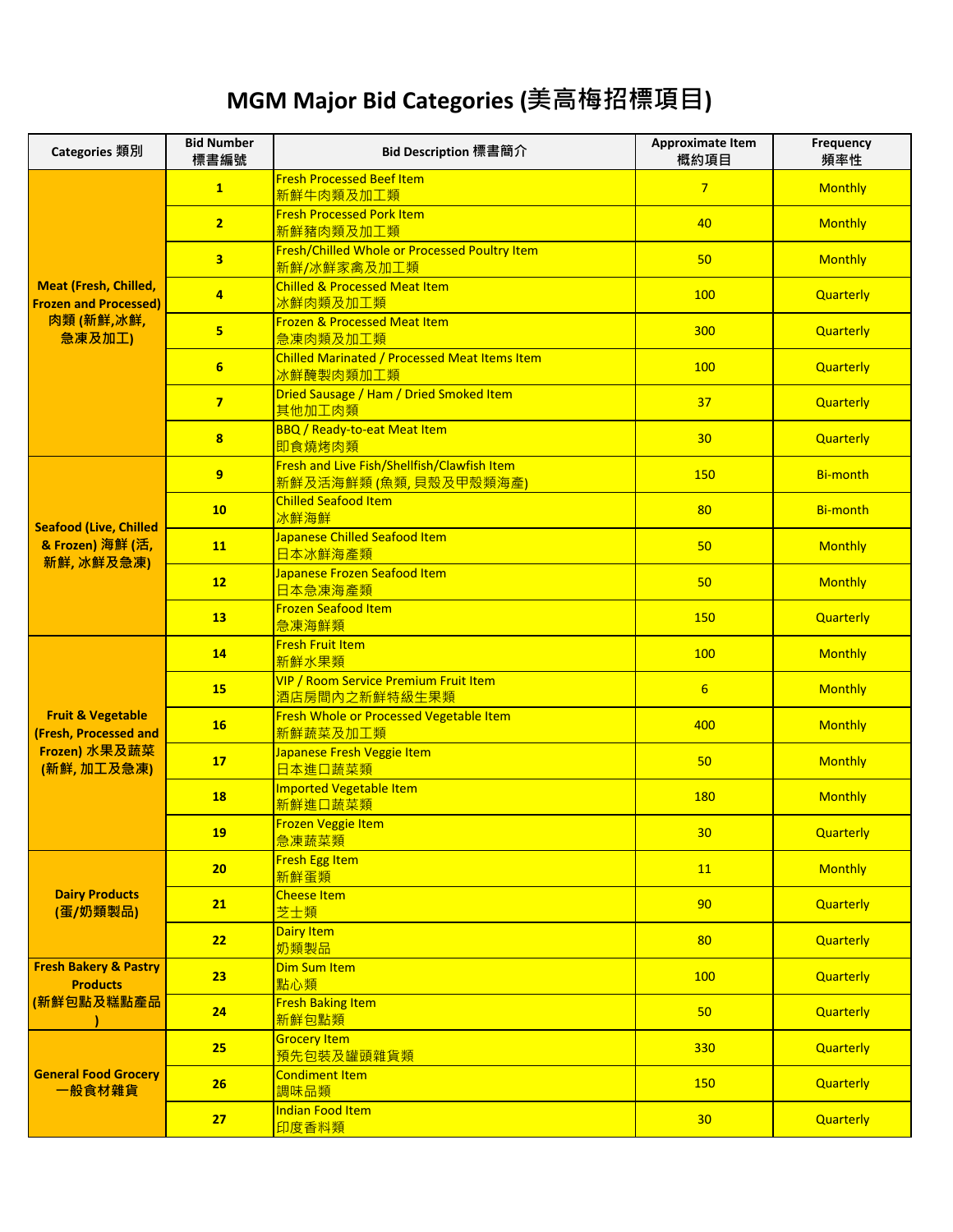|                                         | 28              | Japanese Groceries<br>日本雜貨類                                      | 115            | <b>Monthly</b>       |
|-----------------------------------------|-----------------|------------------------------------------------------------------|----------------|----------------------|
|                                         | 29              | <b>Korean Food Item</b><br>韓國食品類                                 | 60             | Quarterly            |
|                                         | 30              | <b>Baking Item</b><br>餅房材料類                                      | 200            | Quarterly            |
|                                         | 31              | <b>Nut and Seed Item</b><br>堅果及果子類                               | 80             | <b>Quarterly</b>     |
|                                         | 32 <sub>2</sub> | Pasta / Tortilla / Noodle Item<br>麵食類                            | 100            | Quarterly            |
| <b>General Food Grocery</b><br>一般食材雜貨   | 33              | Portuguese Food Item<br>萄國食品類                                    | 40             | Quarterly            |
|                                         | 34              | <b>Rice Item</b><br>米類                                           | 30             | <b>Quarterly</b>     |
|                                         | 35              | Snack Item<br>零食類                                                | 80             | <b>Quarterly</b>     |
|                                         | 36              | <b>Spice Groceries Item</b><br>香料類                               | 150            | <b>Quarterly</b>     |
|                                         | 37              | <b>Alcoholic Beverage for Cooking Item</b><br>煮食用酒類              | $\overline{5}$ | Semi-Annual          |
|                                         | 38              | Sugar Item<br>食糖類                                                | 40             | <b>Quarterly</b>     |
|                                         | 39              | <b>Drinks - Non Alcohol Item</b><br>無酒精類飲料                       | 150            | Semi-Annual          |
| <b>Non-Alcoholic</b><br><b>Beverage</b> | 40              | Syrups & Others<br>調酒類飲料                                         | 40             | Semi-Annual          |
| (非酒精類飲料)                                | 41              | Tea Item<br>茶品類                                                  | 90             | Semi-Annual          |
|                                         | 42              | Tea Contract for Food Service<br>餐飲服務茶類合約項目                      | 14             | Yearly               |
|                                         | 43              | <b>UHT Milk Contract for Food Service</b><br>餐飲服務鮮奶合約項目          | $\overline{3}$ | Yearly               |
| <b>Other Food</b>                       | 44              | <b>Sugar Contract with MGM Logo</b><br>美高梅商標糖合約項目                | $\overline{3}$ | Yearly               |
| <b>Contractual Supply</b><br>(合約性食品供應)  | 45              | <b>Staff Canteen Dim Sum Supply Contract</b><br>員工飯堂點心供應合約       | 50             | Yearly               |
|                                         | 46              | <b>Staff Canteen Rice Supply Contract</b><br>員工飯堂米飯供應合約          | $\overline{1}$ | Yearly               |
|                                         | 47              | <b>Fresh Bread &amp; Bun Supply Contract</b><br>新鮮麵包供應合約         | 40             | Yearly               |
| <b>Cleaning Service</b><br>清潔服務         | 48              | Spa and Pool Cleaning Service<br>水療和游泳池清潔服務合約項目                  | $\overline{2}$ | Yearly               |
|                                         | 49              | <b>Office &amp; Warehouse Cleaning Service</b><br>辦公室和倉庫清潔服務合約項目 | $\overline{4}$ | Yearly               |
|                                         | 50              | <b>LED Wall Cleaning Service</b><br>大型液晶顯示屏清潔合約項目                | $\mathbf{1}$   | Yearly               |
|                                         | 51              | <b>Curtain Wall Cleaning Service</b><br>酒店外牆清潔合約項目               | $\overline{1}$ | Yearly               |
|                                         | 52              | <b>Grease Trap Cleaning Service</b><br>隔油缸清潔服務合約項目               | $\overline{1}$ | Yearly               |
| <b>Cleaning Service</b><br>清潔服務         | 53              | <b>Kitchen Exhaust Cleaning Service</b><br>廚房排煙系統清潔服務合約項目        | $\mathbf{1}$   | Yearly               |
|                                         | 54              | <b>Refuse Removal Service</b><br><mark>清運垃圾服務合約項目</mark>         | $\overline{2}$ | Yearly               |
|                                         | 55              | <b>Water Tank Cleaning Servcie</b><br>供應水箱清潔合約項目                 | $\mathbf{1}$   | Yearly               |
|                                         | 56              | L2 Break Room Pesticide Service<br>2樓休息室消毒服務合約項目                 | $\overline{1}$ | 18 <sub>months</sub> |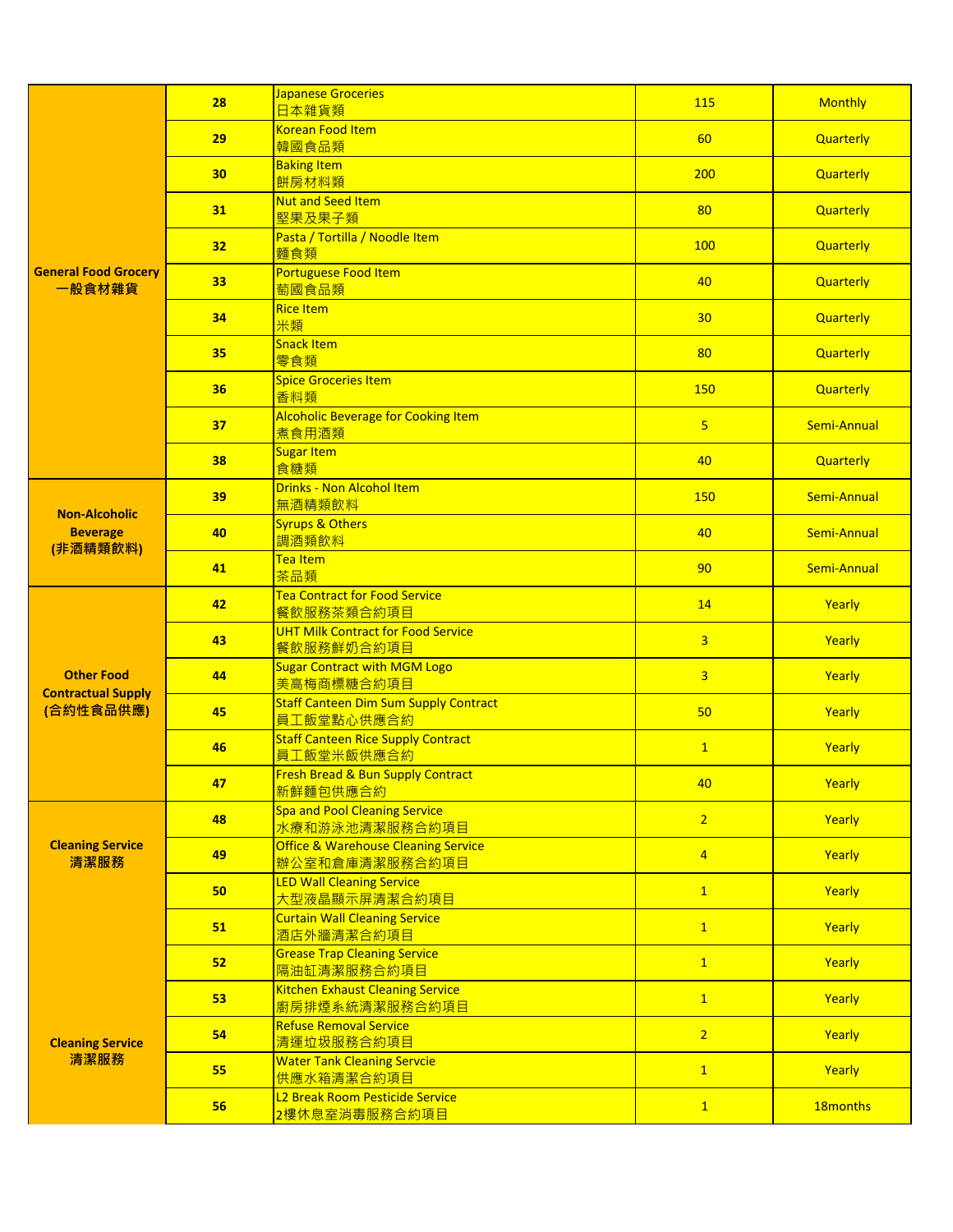|                                                   | 57 | <b>Home Base Ceiling Cleaning Service</b><br>員工餐廳天花清潔合約項目                | $\overline{1}$ | Yearly  |
|---------------------------------------------------|----|--------------------------------------------------------------------------|----------------|---------|
|                                                   | 58 | <b>Hoshizaki Ice Cube Cleaning Service</b><br>制冰機保養合約項目                  | $\overline{1}$ | Yearly  |
|                                                   | 59 | <b>Suite Room FCU Cleaning Service</b><br><mark>供應樓層客房風機盤清潔合約項目</mark>   | 1              | Yearly  |
|                                                   | 60 | <b>Podium Chilled FCU Cleaning Service</b><br>風機盤管清潔服務合約項目               | $\overline{1}$ | Yearly  |
|                                                   | 61 | Pak On Warehouse VRV & Split Maintenance<br>北安貨倉冷氣系統保養合約項目               | 5 <sup>1</sup> | Yearly  |
|                                                   | 62 | <b>Guest Room MCCB &amp; RCCB Replacement</b><br>酒店客房總電制箱合約項目            | $\overline{2}$ | Yearly  |
| <b>Equipment Repair</b><br><b>Services</b>        | 63 | <b>Bongard Equipment Maintenance</b><br><mark>供應餅房邦格設備保養合約項目</mark>      | $\overline{4}$ | Yearly  |
| 設備維修服務                                            | 64 | <b>Rational Combi Steamer Maintenance</b><br>供應蒸烤箱保養服務合約項目               | $\mathbf{1}$   | Yearly  |
|                                                   | 65 | <b>Beer Cooler Room Maintenance Service</b><br>啤酒凍房維修保養合約項目              | $\overline{2}$ | Yearly  |
|                                                   | 66 | Air Cooled Chiller Maintenance service<br><mark>冷凍機維修保養合約項目</mark>       | $\overline{1}$ | Yearly  |
|                                                   | 67 | <b>Restaurant Fish Tank Maintenance</b><br>盛事觀賞魚魚缸保養服務合約項目               | $\overline{1}$ | Yearly  |
|                                                   | 68 | <b>Guestroom Fire Retardant Treatment</b><br>酒店客房防火漆合約項目                 | $\mathbf{1}$   | Yearly  |
| <b>Building Maintenance</b>                       | 69 | <b>Swimming Pool Maintenance Contract</b><br>游泳池保養合約項目                   | $\overline{5}$ | Yearly  |
| <b>Services</b><br>建築物維護服務                        | 70 | <b>Pacific Sea Salt Supply</b><br>供應海鹽合約項目                               | 1              | Yearly  |
|                                                   | 71 | <b>Window Sill Maintenance Services</b><br>窗台維修及保養合約項目                   | 10             | Yearly  |
| <b>Testing Service</b>                            | 72 | <b>Cooling Tower Water Testing</b><br>供應水冷却塔測試合約項目                       | $\overline{2}$ | Yearly  |
| 測試服務                                              | 73 | <b>Swimming Pool Weekly Water Analysis</b><br>泳池水質量和分析報告合約項目             | 2 <sup>1</sup> | Yearly  |
|                                                   | 74 | <b>Prefect Toilet Renovation Work</b><br>提供工人裝修工程服務合約項目                  | $\overline{3}$ | Yearly  |
| <b>Renovation &amp;</b>                           | 75 | <b>Bathroom Mirror Replacement</b><br>酒店客房洗手間更換鏡合約項目                     | $\mathbf{1}$   | Yearly  |
| <b>Construction Services</b><br>裝修和建築服務           | 76 | <b>Guestroom Fire Damper Inspection and Mainenance</b><br>酒店消防閘監測維修及保養項目 | $\overline{1}$ | Yearly  |
|                                                   | 77 | <b>Guestrooms Wall Panel Re-uphostery Servcie</b><br>酒店客房牆板更換合約項目        | $\overline{1}$ | Yearly  |
|                                                   | 78 | <b>Fasteners, Screws and Nails Supply</b><br><mark>供應螺丝及釘的两年合約項目</mark>  | 1107           | 2 Years |
| <b>Hardware &amp; Tools</b><br>五金工具               | 79 | Tape Supply<br>供應膠紙合約項目                                                  | 9              | Yearly  |
|                                                   | 80 | <b>Pail and Labour Gloves Supply</b><br>供應勞工手套及手挽桶合約項目                   | 11             | Yearly  |
|                                                   | 81 | Socket Supply<br>供應插座合約項目                                                | $\overline{3}$ | Yearly  |
|                                                   | 82 | <b>Battery Supply</b><br>供應電蕊合約項目                                        | 7 <sup>2</sup> | Yearly  |
|                                                   | 83 | <b>Glue Supply</b><br>供應膠水合約項目                                           | 23             | Yearly  |
|                                                   | 84 | <b>Portable Gas Supply</b><br>便攜式氣體合約項目                                  | $\mathbf{1}$   | Yearly  |
| <b>Kitchen Equipment &amp;</b><br><b>Cunnline</b> | 85 | Rational Oven Cleaning Tablet & Rinse Agent Supply<br>焗爐清潔藥片及清洗劑供應合約項目   | 2 <sup>1</sup> | Yearly  |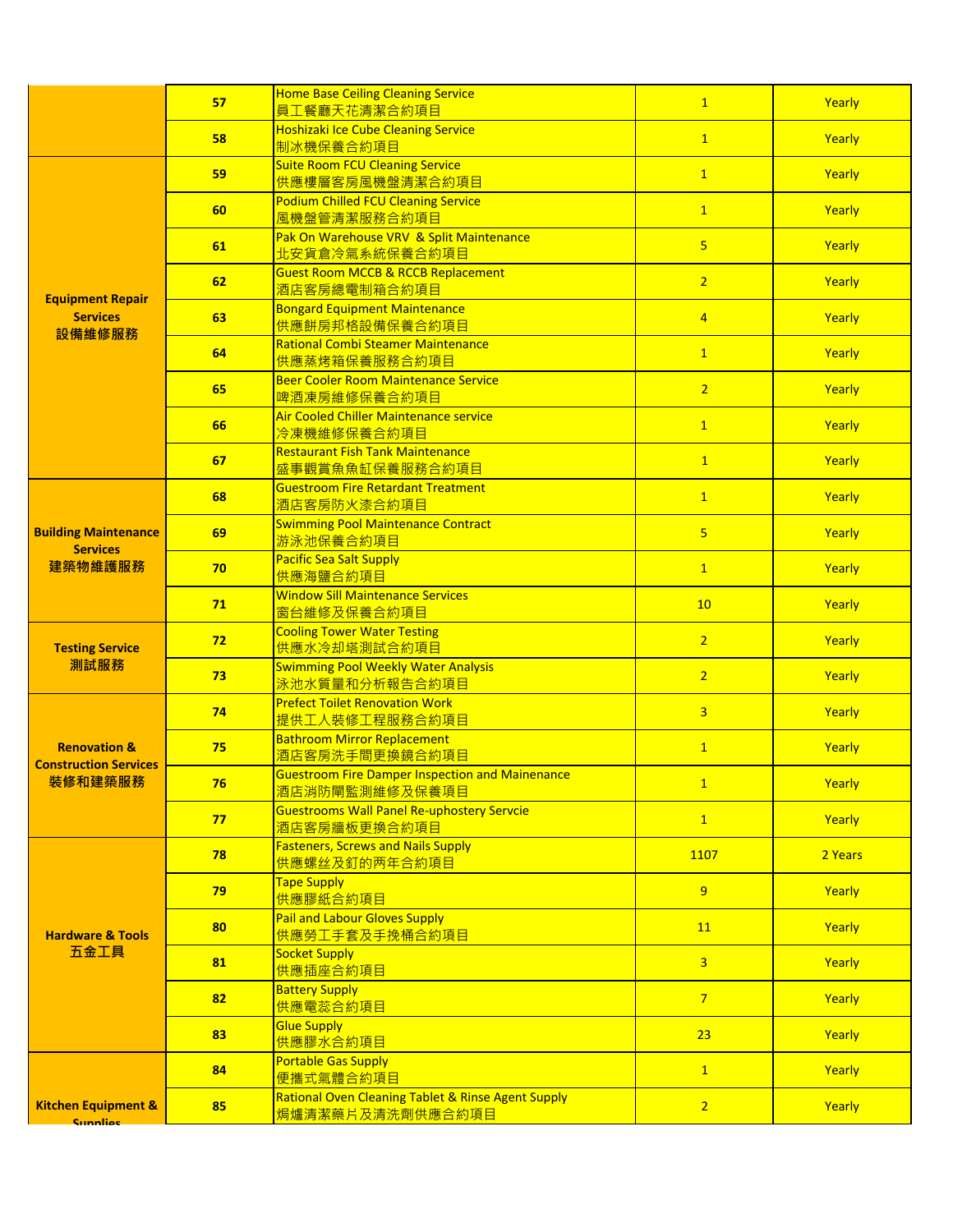| <b>Supplies</b><br>廚房設備與用品                                    | 86         | <b>Cooking Fuel Supply</b><br>火油膏供應合約項目                                            | $\overline{1}$   | Yearly          |
|---------------------------------------------------------------|------------|------------------------------------------------------------------------------------|------------------|-----------------|
|                                                               | 87         | <b>Square 8 Chinaware Supply</b><br>供應食八方餐廳瓷器                                      | 10               | <b>Monthly</b>  |
| <b>Cleaning Supplies &amp;</b><br><b>Chemicals</b><br>清潔及化學用品 | 88         | <b>Hygiene Equipment &amp; Service Supply</b><br>衛生設備及服務供應合約項目                     | 8 <sup>2</sup>   | 2 Years         |
|                                                               | 89         | <b>Cleaning Supplies for Hotel Operation</b><br>酒店經營部清潔用品供應合約項目                    | 97               | Yearly          |
| <b>Pest &amp; Rodent Control</b><br>滅蟲鼠服務                     | 90         | Pak On Warehouse Pest Elimination Service<br>北安倉庫滅蟲服務合約項目                          | $\overline{1}$   | Yearly          |
|                                                               | 91         | <b>Office Pest Elimination Service</b><br>辦公室滅蟲服務合約項目                              | $\overline{1}$   | Yearly          |
| <b>Training</b><br>培訓                                         | 92         | <b>English Training For Food &amp; Beverage Staff</b><br>餐飲部員工英文培訓課程               | $\overline{1}$   | Yearly          |
| <b>Grooming Service</b><br>裝扮服務                               | 93         | <b>Food &amp; Beverage Grooming Service</b><br>餐飲部化妝服務合約項目                         | $\mathbf{1}$     | Yearly          |
| <b>Information</b><br><b>Technology</b><br>資訊科技               | 94         | <b>Computer &amp; Accessories</b><br>供應電腦及其配件                                      | 25               | <b>Monthly</b>  |
|                                                               | 95         | Disposal Items for Food & Beverage and Hotel Operation<br>食品與飲料及酒店經營部一次性用品合約項目     | 53               | Yearly          |
| <b>Consumable Supplies</b>                                    | 96         | Garbage Bag for Hotel Operation and Card Room<br>酒店經營部及牌房廢物處理袋合約項目                 | 8                | Yearly          |
| 消耗品                                                           | 97         | Tissue Items for Food & Beverage and Hotel Operation<br>食品與飲料及酒店經營部紙餐巾,紙捲用品合約項目    | 13               | Yearly          |
|                                                               | 98         | Paper for Point of Sales for Food & Beverage<br>零售及餐飲系統紙捲合約項目                      | $\overline{2}$   | Yearly          |
| <b>Administration</b>                                         | 99         | <b>Office Supplies</b><br>辦公室文儀用品                                                  | 60               | <b>Monthly</b>  |
| 行政                                                            | <b>100</b> | <b>Photocopy Paper for Office Use</b><br>辦公室影印紙合約項目                                | $\overline{2}$   | Yearly          |
| <b>Administration</b>                                         | <b>101</b> | <b>Logistic Services</b><br>物流與運輸服務                                                | $\overline{2}$   | <b>Monthly</b>  |
| 行政                                                            | 102        | <b>Waste Recycling Services</b><br>廢物回收服務                                          |                  | <b>Monthly</b>  |
|                                                               | 103        | <b>Audio and Lighting Production &amp; Setup</b><br>音響燈光製作及安裝                      | 2 <sup>2</sup>   | <b>By Event</b> |
| <b>Event and Production</b><br>活動策劃與製作                        | 104        | Backdrop Production with Creative Design and Installation<br>背景牆製作與創意設計及安裝         | $6 \overline{6}$ | <b>Monthly</b>  |
|                                                               | <b>105</b> | <b>Notice Board Production &amp; Installation</b><br>告示板製作及安裝合約項目                  | $\overline{9}$   | Yearly          |
|                                                               | <b>106</b> | <b>Photo Taking and Video Production</b><br>攝影與廣告宣傳片製作                             | $\overline{3}$   | <b>By Event</b> |
|                                                               | 107        | <b>Poster Printing Production</b><br>海報印刷合約項目                                      | 15               | Yearly          |
| <b>Event and Production</b><br>活動策劃與製作                        | <b>108</b> | <b>Visual Display Case Decoration Setup and Creative Service</b><br>展示櫃裝飾與創意設計合約項目 | $\mathbf{1}$     | Yearly          |
|                                                               | <b>109</b> | <b>Casino Wall Sticker Printing and Installation</b><br>賭場牆身廣告印刷與安裝合約項目            | 40               | Yearly          |